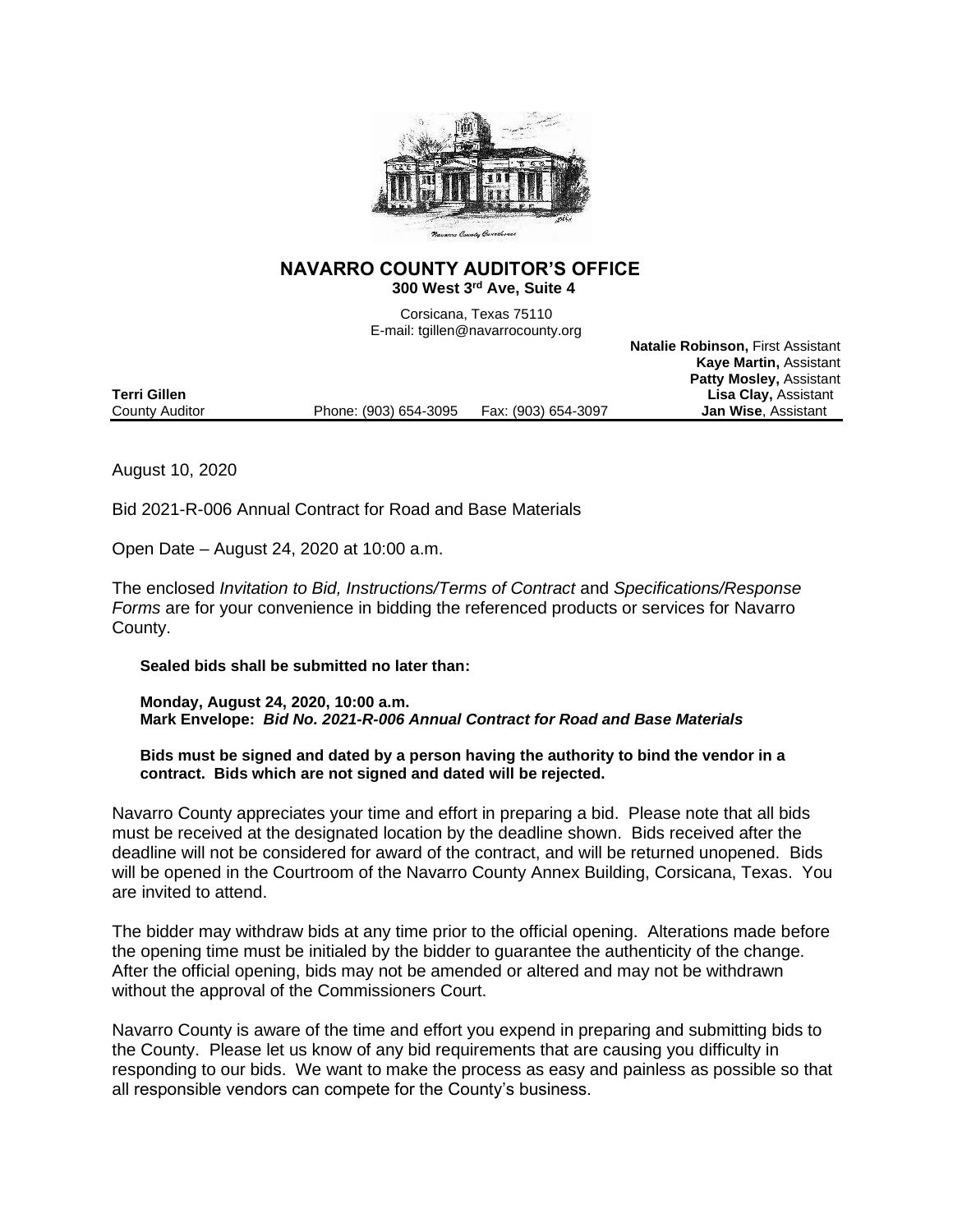Awards should be made no later than two weeks after the bid opening date. To obtain results, or if you have any questions, please contact the Navarro County Auditor's Office at 903-654-3095.

By order of the Commissioners Court of Navarro County, Texas, sealed bids will be accepted for:

## **Annual Contract for Road and Base Materials**

Navarro County reserves the right to reject any or all bids for the products covered in this bid request and to waive any informalities or defects in the bidding and to accept such bids as it shall deem to be in the best interest of Navarro County.

**BIDS MUST BE SUBMITTED on the forms included for that purpose on pages 9-19 in this packet**. Each bid should be signed by a person having the authority to bind the vendor in a contract, placed in a sealed envelope and marked clearly on the outside as shown below.

## **Bids should be clearly marked -** *Bid No. 2021-R-006 Annual Contract for Road and Base Materials*

BIDS SHOULD BE RETURNED TO the following address on or before **Monday, August 24, 2020, no later than 10:00 a.m.**

> Navarro County Auditor's Office Navarro County Courthouse 300 W 3rd Ave, Suite 4 Corsicana, Texas 75110

*FACSIMILE TRANSMITTALS WILL NOT BE ACCEPTED.*

*All bids must be received in the County Auditor's Office before the opening date and time.*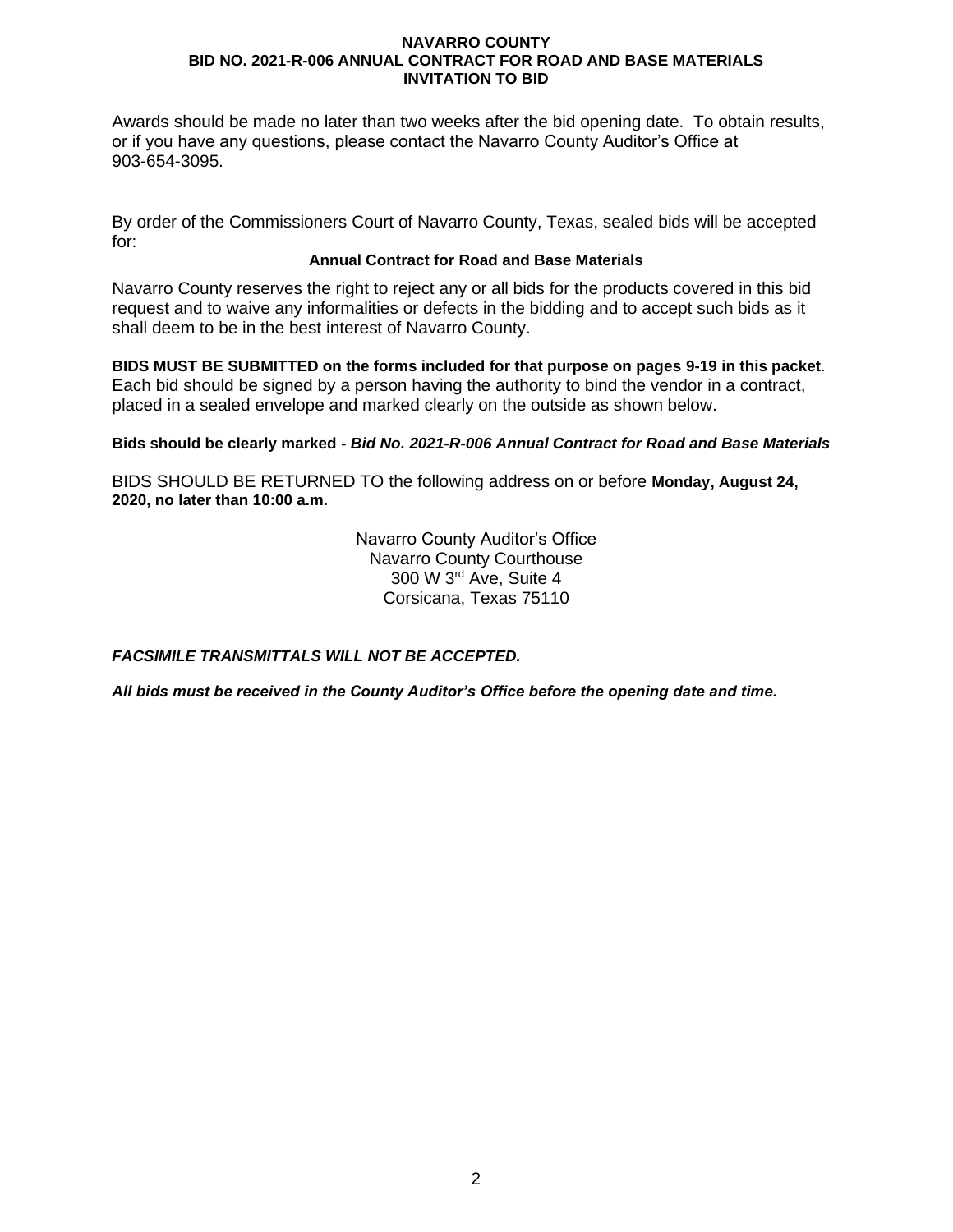Navarro County is requesting bids on Annual Contract(s) for Road and Base Materials. Bids must be submitted on the attached forms. By returning this bid with a price quote, vendors certify and agree that:

*Funding:* Funds for payment have been provided through the Navarro County budget approved by the Commissioners Court for the fiscal year ending September 30, 2021.

*Late Bids:* Bids received in the County Auditor's Office after the submission deadline will be considered will be considered untimely and subject to rejection at the discretion of Navarro County on that basis alone. Navarro County is not responsible for lateness or non-delivery of mail, carrier, etc., and the date/time stamp of the County Auditor's Office shall be the official time of receipt.

*Altering Bids:* Bids cannot be altered or amended after the submission deadline. Any interlineation, alteration or erasure made before the opening time must be initialed by the signer of the bid, guaranteeing authenticity.

*Withdrawal of Bid:* A bid may not be withdrawn or canceled by the bidder without the permission of the County for a period of ninety (90) days following the date designated for the receipt of bids, and bidder so agrees upon submittal of their bid.

**Sales Tax:** Navarro County is exempt, by law, from payment of Texas Sales Tax and Federal Excise Tax.

*Contract:* This bid, when properly accepted by Navarro County, shall constitute the complete contract equally binding between the successful bidder and Navarro County. No additional terms or changes will become a part of the contract with the exception of properly executed written change orders as set forth herein.

*Change Orders:* No oral statement of any person shall modify or otherwise change, or affect, the terms, conditions or specifications stated in the resulting contract. The Navarro County Auditor will make all change orders to the contract in writing.

*Delivery:* All delivery and freight charges are to be included in the bid price.

*Conflict of Interest:* No public official shall have interest in this contract, in accordance with *Vernon's Texas Codes Annotated, Local Government Code*, Title 5, Subtitle C, Chapter 171.

*Ethics:* The bidder shall not offer or accept gifts or anything of value nor enter into any business arrangement with any employee, official or agent of Navarro County.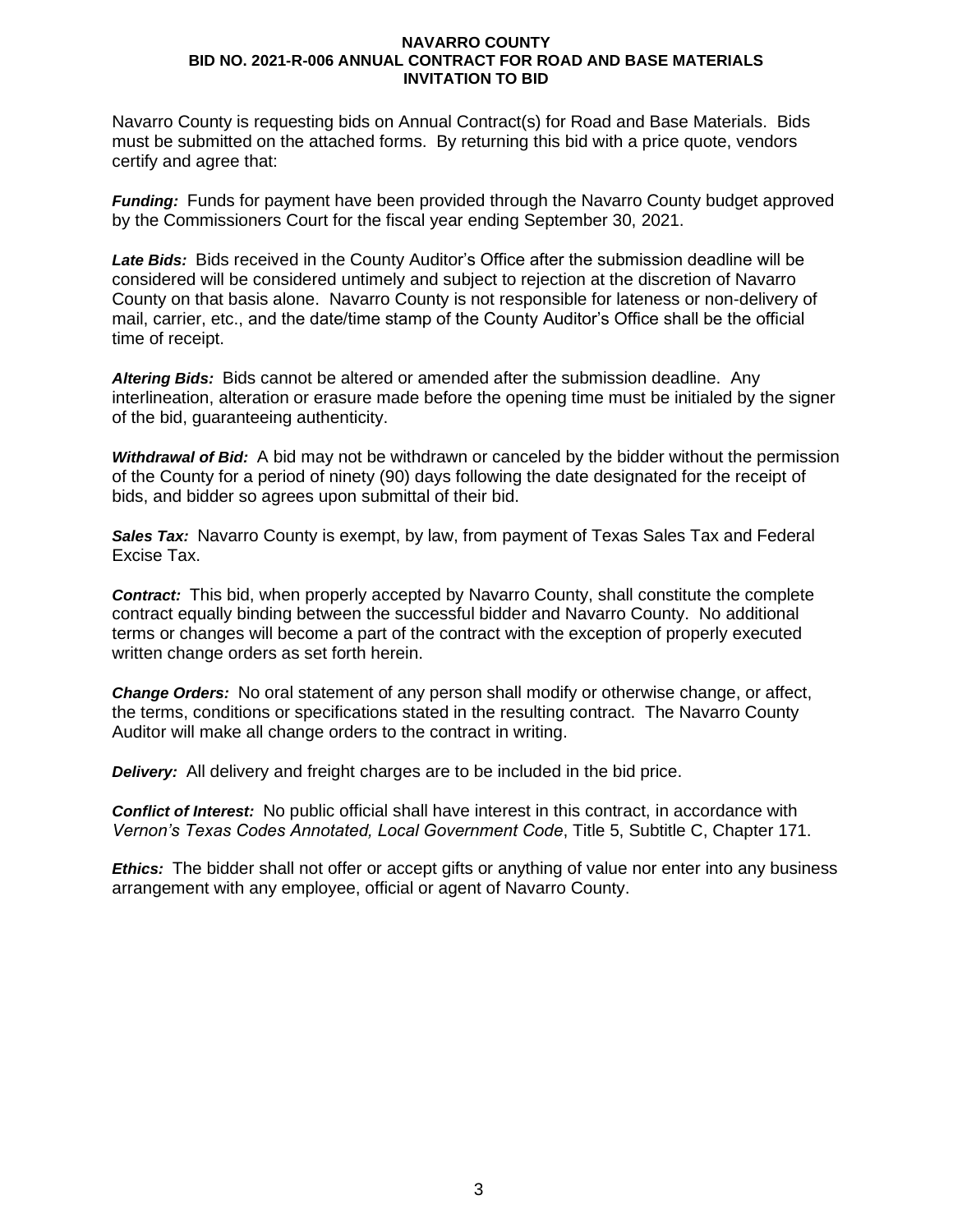*Exceptions/Substitutions:* All bids meeting the intent of this invitation to bid will be considered for award. Bidders taking exception to the specifications, or offering substitutions, shall state these exceptions in the section provided or by attachment as part of this bid. The absence of such a list shall indicate that the bidder has not taken exceptions and shall hold the bidder responsible to perform in strict accordance with the specifications of the invitation. The Navarro County Commissioners Court reserves the right to accept any and all or none of the exception(s)/substitution(s) deemed to be in the best interest of the County.

*Addenda:* Any interpretations, corrections or changes to this *Invitation to Bid* and *Specifications* will be made by addenda. Sole issuing authority of addenda shall be vested in the Navarro County Auditor. Addenda will be mailed to all who are known to have received a copy of this *Invitation to Bid*. Bidders shall acknowledge receipt of all addenda. *Bids must comply* with all Federal, State, county and local laws concerning these type purchases.

*Davis-Bacon and Related Acts:* Attention is called to the fact that not less than the federally determined prevailing (Davis-Bacon and Related Acts) wage rate, as issued by the Texas Department of Housing and Community Affairs and contained in the contract documents, must be paid on this project. In addition, the successful bidder must ensure that employees and applicants for employment are not discriminated against because of race, color, religion, sex, age or national origin.

*Design, Strength, Quality* of materials must conform to most recent International Building Code.

*Minimum Standards for Responsible Prospective Bidders:* A prospective bidder must affirmatively demonstrate their responsibility and meet the following requirements:

- 1. Have adequate financial resources, or the ability to obtain such resources as required;
- 2. Be able to comply with the required or proposed delivery schedule;
- 3. Have a satisfactory record of performance;
- 4. Have a satisfactory record of integrity and ethics, and;
- 5. Be otherwise qualified and eligible to receive an award.

Navarro County may request representation and other information sufficient to determine the bidder's ability to meet these minimum requirements listed above.

*Bidder Shall Provide,* with this bid response, all documentation required by this *Invitation to Bid*. Failure to provide this information may result in rejection of your bid.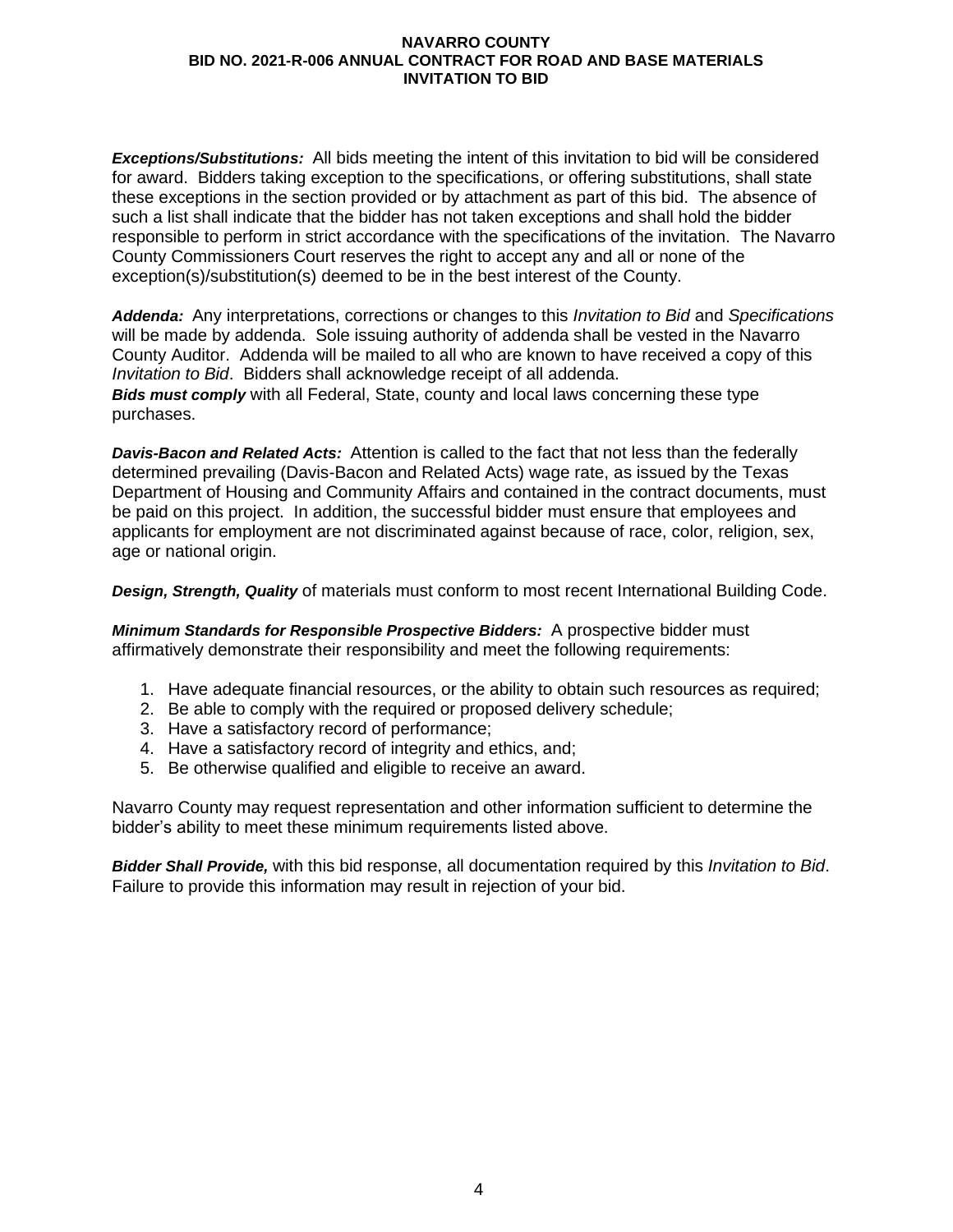*Successful Bidder Shall* defend, indemnify and save harmless Navarro County and all its officers, agents and employees from all suits, actions or other claims of any character, name and description brought for or on account of any injuries or damages received or sustained by any person, persons or property on account of any negligent act or fault of the successful bidder, or of any agent, employee, subcontractor or supplier in the execution of, or performance under, any contract which may result from bid award. Successful bidder indemnifies and will indemnify and save harmless Navarro County from liability, claim or demand on their part, agents, servants, customers and/or employees whether such liability, claim or demand arise from or happening upon or in any of the halls, elevators, entrances, stairways or approaches of or to the facilities within which the occupied premises are located. Successful bidder shall pay any judgment with costs which may be obtained against Navarro County growing out of such injury or damages.

*Insurance Requirements:* Any vendor that conducts business with Navarro County, whether it is for goods and/or services, must maintain lawful workers' compensation requirements and adequate liability limitations.

Within ten (10) days after contract award and prior to the commencement of any work or delivery, the County requires the successful vendor(s) to submit, to the County Auditor's Office, verification of the following coverages, showing Navarro County as the certificate holder with coverage dates inclusive to that of the contract award:

- a. *Workers' Compensation Coverage* meeting the acceptable requirements as established by the Texas Workers' Compensation Act, Title 5, Subtitle A, Texas Labor Code; and
- b. *General Liability Insurance* meeting the following limits **\$1,000,000 per occurrence/ aggregate,** including products and completed operations coverage.

Vendors and/or their freight contractors must be prepared to show coverage verification prior to entering upon Navarro County Premises.

Failure to comply with lawful requirements or adequate liability requirements may result in delay of payments and/or cancellation of the contract.

*Termination of Contract:* This contract shall remain in effect until contract expires, delivery and acceptance of products and/or performance of services ordered or terminated by either party with thirty (30) days written notice prior to any cancellation. The successful bidder must state therein the reasons for such cancellation. Navarro County reserves the right to award canceled contract to the next lowest responsible bidder as it deems to be in the best interest of the County.

*Termination for Default:* Navarro County reserves the right to terminate the contract for default if Contractor/Bidder breaches any of the terms therein, including failure to comply with bidding requirements including warranties of Contractor/Bidder or if the Contractor/Bidder becomes insolvent or commits acts of bankruptcy. Such right of termination is in addition to and not in lieu of any other remedies which Navarro County may have in law or equity. Default may be construed as, but not limited to, failure to deliver the proper goods and/or services within the proper amount of time, and/or to properly perform any and all services required to Navarro County's satisfactions and/or to meet all other obligations and requirements. Navarro County may terminate the contract without cause upon thirty (30) days written notice.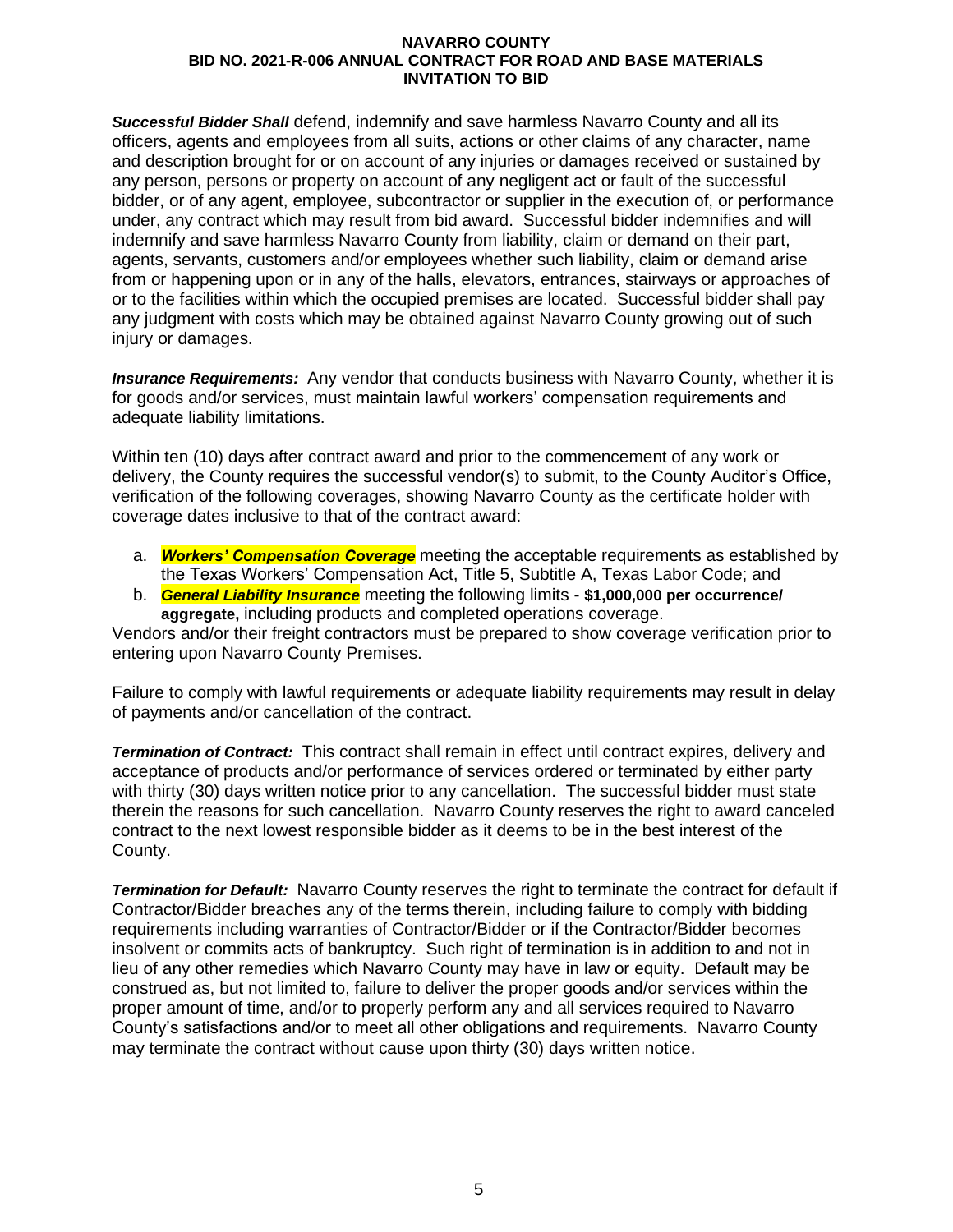*Notice:* Any notice provided by this bid (or required by law) to be given to the successful bidder by Navarro County shall be conclusively deemed to have been given and received on the next day after such written notice has been deposited in the mail in Corsicana, Texas, by Registered or Certified Mail with sufficient postage affixed thereto, provided this shall not prevent the giving of actual notice in any other manner.

*Purchase Order:* A purchase order will be generated by Navarro County to the successful bidder. The purchase order number must appear on all itemized invoices and packing slips. Navarro County will not be held responsible for any orders placed/delivered without a valid current purchase order number.

*Packing Slips* or other suitable shipping documents shall accompany each shipment and shall show: (a) name and address of successful bidder, (b) delivery location, (c) Navarro County purchase order number and (d) descriptive information as to the terms(s) delivered, including description, quantity, number of containers, etc.

*Invoices* shall show all information as stated above and mailed directly to the Navarro County Auditor's Office, 300 W 3rd Ave, Suite 4, Corsicana, TX 75110.

**Payment** will be made upon receipt and acceptance, by the County, of the items ordered in accordance with the State of Texas "Prompt Payment Act", Article 610f, V.T.C.S. Successful bidder is required to pay subcontractors within ten (10) days.

*Items* supplied under this contract will be subject to the County's approval. Items found defective or not meeting specifications shall be picked up and replaced by the successful bidder at no expense to the County. If an item is not picked up within one (1) week after notification, the item will become a donation to the County for disposition.

*Samples:* When requested, samples shall be furnished free of expense to the County.

**Testing:** Navarro County reserves the right to test equipment, supplies, material and goods proposed for quality, compliance with specifications and ability to meet the needs of the user. Demonstration units must be available for review.

*Warranties:* Contractor/Bidder shall furnish all data pertinent to warranties or guarantees which may apply. Contractor/Bidder may not limit or exclude any implied warranties. Contractor/Bidder warrants that product sold to the County shall conform to the standards established by the U.S. Department of Labor under the Occupational Safety and Health Act of 1970. In the event product does not conform to OSHA Standards, where applicable, Navarro County may return the product for correction or replacement at the Contractor's/Bidder's expense. If Contractor/Bidder fails to make the appropriate correction within a reasonable time, Navarro County may correct at the Contractor's/Bidder's expense.

*Remedies:* The successful bidder and Navarro County agree that both parties have all rights, duties and remedies available as stated in the Uniform Commercial Code.

*Venue:* This agreement will be governed and construed according to the laws of the State of Texas. This agreement is performable in Navarro County, Texas.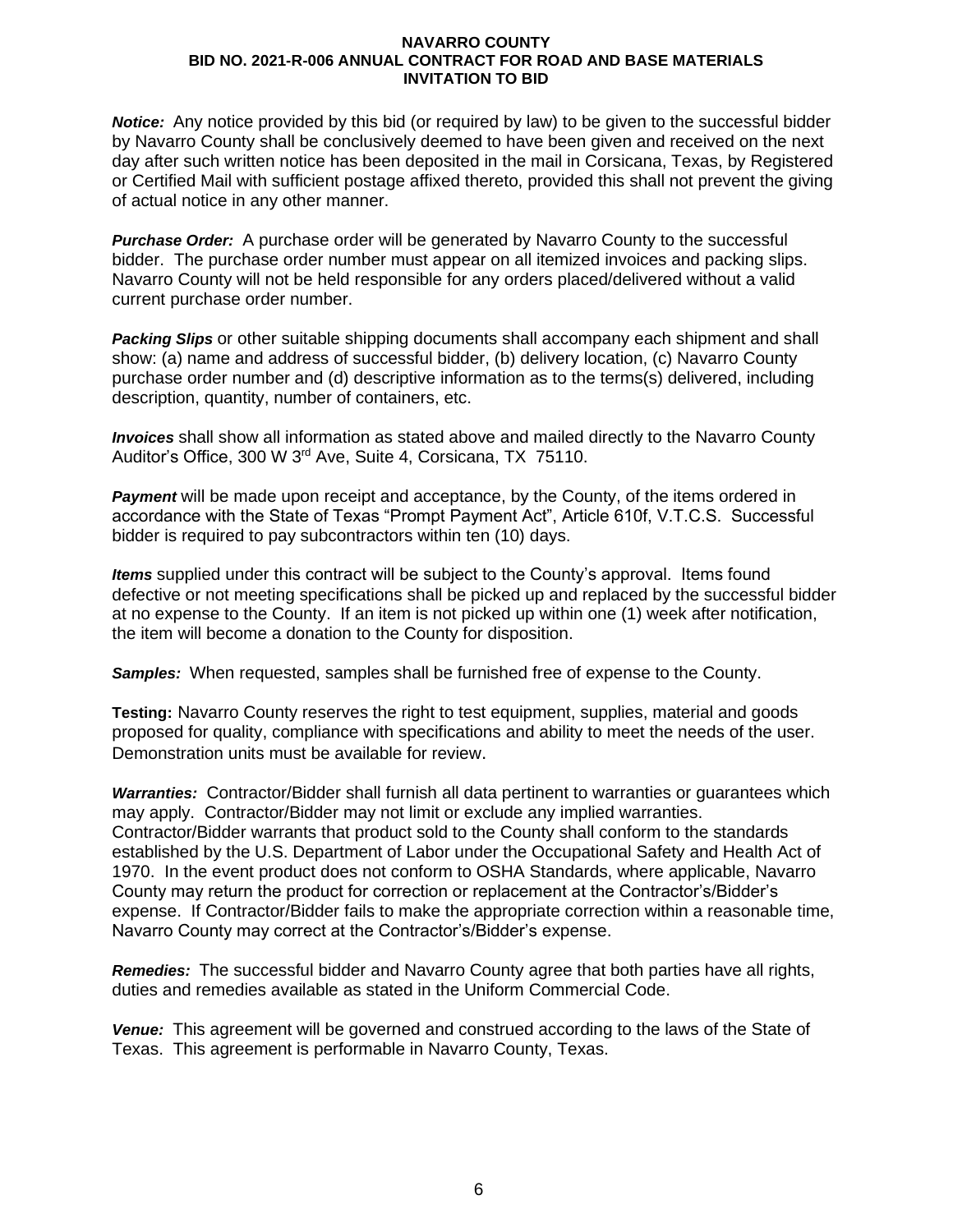*Assignment:* The successful bidder shall not sell, assign, transfer or convey this contract, in whole or in part, without the prior written consent of Navarro County.

*Silence of Specification:* The apparent silence of these specifications as to any detail or to the apparent omission of a detailed description concerning any point, shall be regarded as meaning that only the best commercial practices are to prevail. All interpretations of these specifications shall be made on the basis of this statement.

*Governmental Entities* within Navarro County utilizing inter-governmental contracts with Navarro County will be eligible, but not obligated, to purchase road materials under the contract(s) awarded as a result of this solicitation. All purchases by governmental entities other than Navarro County will be billed directly to that governmental entity and paid by that governmental entity. Navarro County will not be responsible for another governmental entity's debts.

*Navarro County reserves the right* to make purchases from State Government Contracts to meet County needs.

*Any Questions* concerning this *Invitation to Bid* and *Specifications* should be directed to the Navarro County Auditor's Office at 903-654-3095.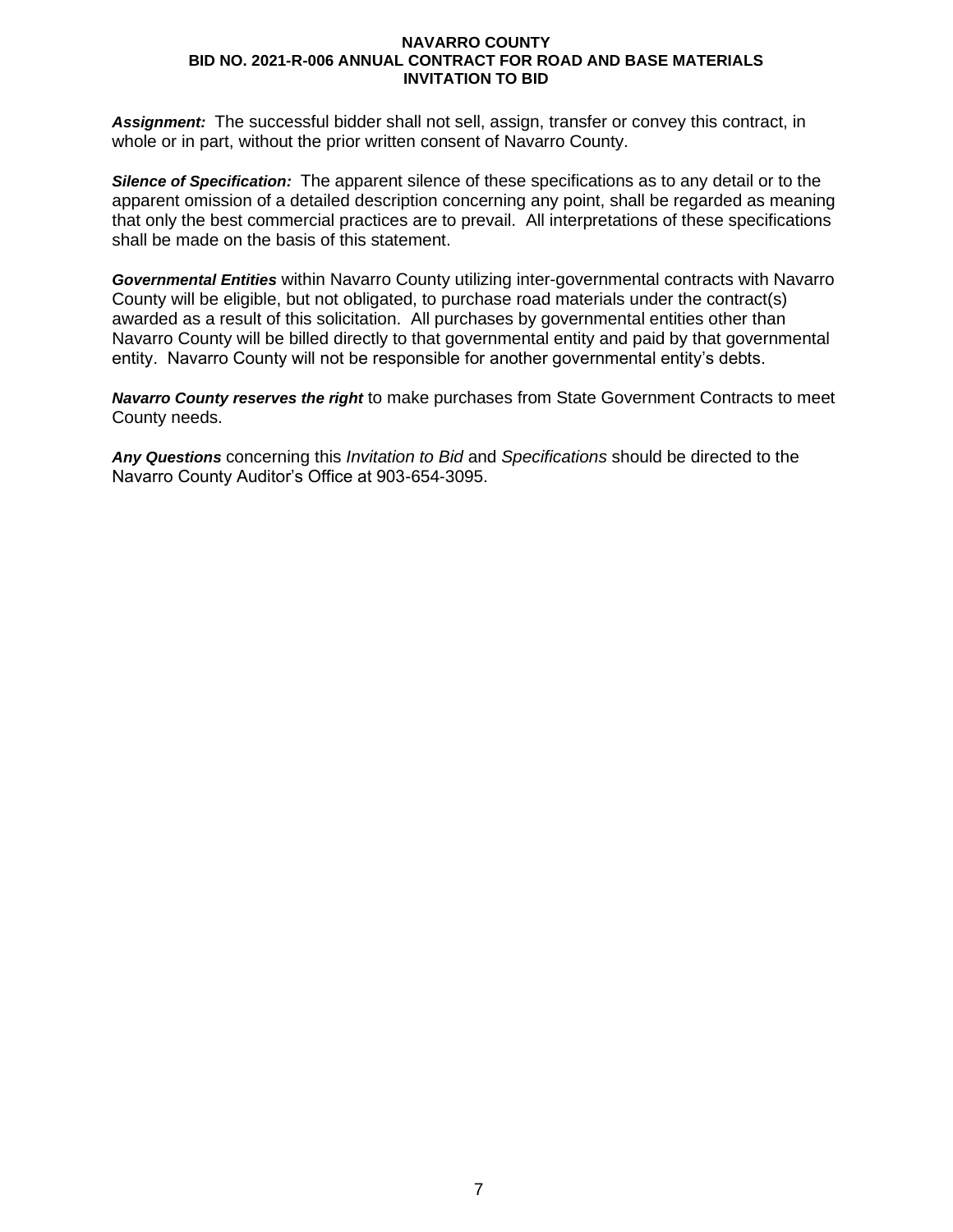Navarro County is requesting bids for and **Annual Contract for Road and Base Materials** as described in the following pages. The contract period will be for twelve (12) months effective October 1, 2020 through September 30, 2021.

The successful bidder(s) may request a price change, in conjunction with a manufacturer's price change, by presenting to the Navarro County Auditor written evidence to support the price change. However, no price adjustments will be authorized for the first ninety (90) days from the date of contract award. Documentation should include bidders increase on asphalt, rock, base, etc. The price change will be effective subsequent to approval by the Commissioners court and may not be retroactive. The successful bidder(s) must submit a copy of the notice of approval by the Railroad Commission, of any change in the hauling charges that the vendor may pass on to the County. This notice must be submitted with the first invoice after such change is effective.

All prices quoted in this contract will include all delivery costs, and freight to various locations (County Barns, pits and/or job site) within Navarro County, according to the instructions of the Commissioner at the time the order is made. It is the responsibility of the contractor to deliver the product by owned or contracted means. County Barns are located at the following:

Pct 1 Barn - West Highway 22, Corsicana, Texas Pct 2 Barn - East Highway 31, Kerens, Texas Pct 3 Barn - West Highway 31, Dawson, Texas Pct 3 Barn - South Austin Ave, Richland, Texas Pct 4 Barn - Blooming Grove, Texas

Material and placement must meet specifications in accordance with the latest Texas Department of Transportation standard specifications for construction and maintenance of highways, streets and bridges.

Navarro County reserves the right to take samples and to test samples, by an independent testing laboratory, according to test methods referred to for each specific product in the Texas Department of Transportation Standard Specifications, on each load of product delivered. If the product fails testing, Navarro County has the right to refuse to pay for the unsatisfactory load(s) and to charge the cost of testing to the supplier of the failed product.

Time of delivery, if delivered, must be coordinated with the Commissioner or his/her employee so that they can oversee the delivery and/or application of materials.

## **Delivery tickets must be presented upon delivery of material(s) and signed by a County employee.**

Invoices must give a detailed description of ticket number(s), product(s), amount(s) delivered and/or area covered by product(s).

Satisfactory completion of work shall be determined by the Commissioner or his/her representative. Contractor will utilize all safety measures and equipment necessary to protect personnel, equipment and traffic from undue hazard or accident.

List the location of plants, quarry or refinery which product is supplied from.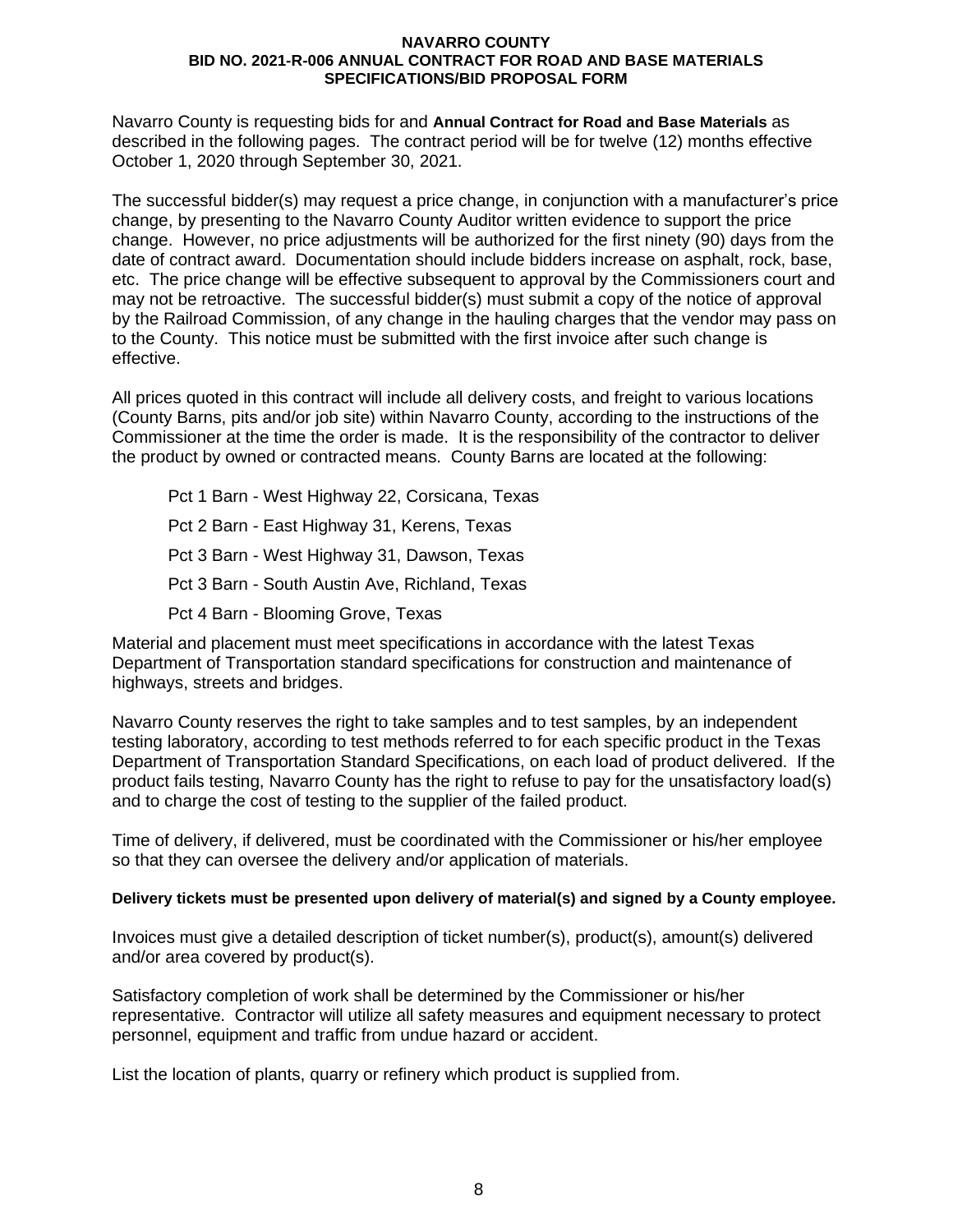## **BID PROPOSAL AFFIDAVIT**

The undersigned certifies that the bid prices in this proposal have been carefully reviewed and are submitted as correct and final. He further certifies that the bidder agrees to furnish any and/or all items upon which prices are extended at the price(s) offered, and upon the conditions contained in the specifications of the Invitation to Bid. The period of acceptance of this bid proposal will be thirty (30) calendar days from the date of the bid opening.

STATE OF TEXAS § COUNTY OF NAVARRO §

BEFORE ME, the undersigned authority, a Notary Public in and for the State of Texas, on this day personally appeared **of the set of the set of the set of the set of the set of the set of the set of the set of the set of the set of the set of the set of the set of the set of the set of the set of the set of the set** being duly sworn, did depose and say: " $I_1$ ,  $I_2$ ,  $I_3$ ,  $I_4$ ,  $I_5$ ,  $I_6$ ,  $I_7$ ,  $I_8$ ,  $I_9$ ,  $I_9$ ,  $I_9$ ,  $I_9$ ,  $I_9$ ,  $I_9$ ,  $I_9$ ,  $I_9$ ,  $I_9$ ,  $I_9$ ,  $I_9$ ,  $I_9$ ,  $I_9$ ,  $I_9$ ,  $I_9$ ,  $I_9$ ,  $I_9$ ,  $I_9$ , authorized officer or agent for  $\overline{\phantom{a}}$  and have , and have been authorized to execute the foregoing bid proposal on their behalf. I hereby certify that the foregoing proposal has not been prepared in collusion with any other bidder or other person or persons engaged in the same line of business prior to the official opening of this bid. Further, I certify that the bidder is not now, nor has he been for the past six (6) months, directly or indirectly concerned in any pool or agreement or combination, to control the price of the services or materials bid on, or to influence any person or persons to bid or not to bid thereon.

| (Type of Print Name)                                                          |  |  |  |  |
|-------------------------------------------------------------------------------|--|--|--|--|
| SUBSCRIBED AND SWORN to before me by the above named on this the _____ day of |  |  |  |  |

Notary Public in and for the State of Texas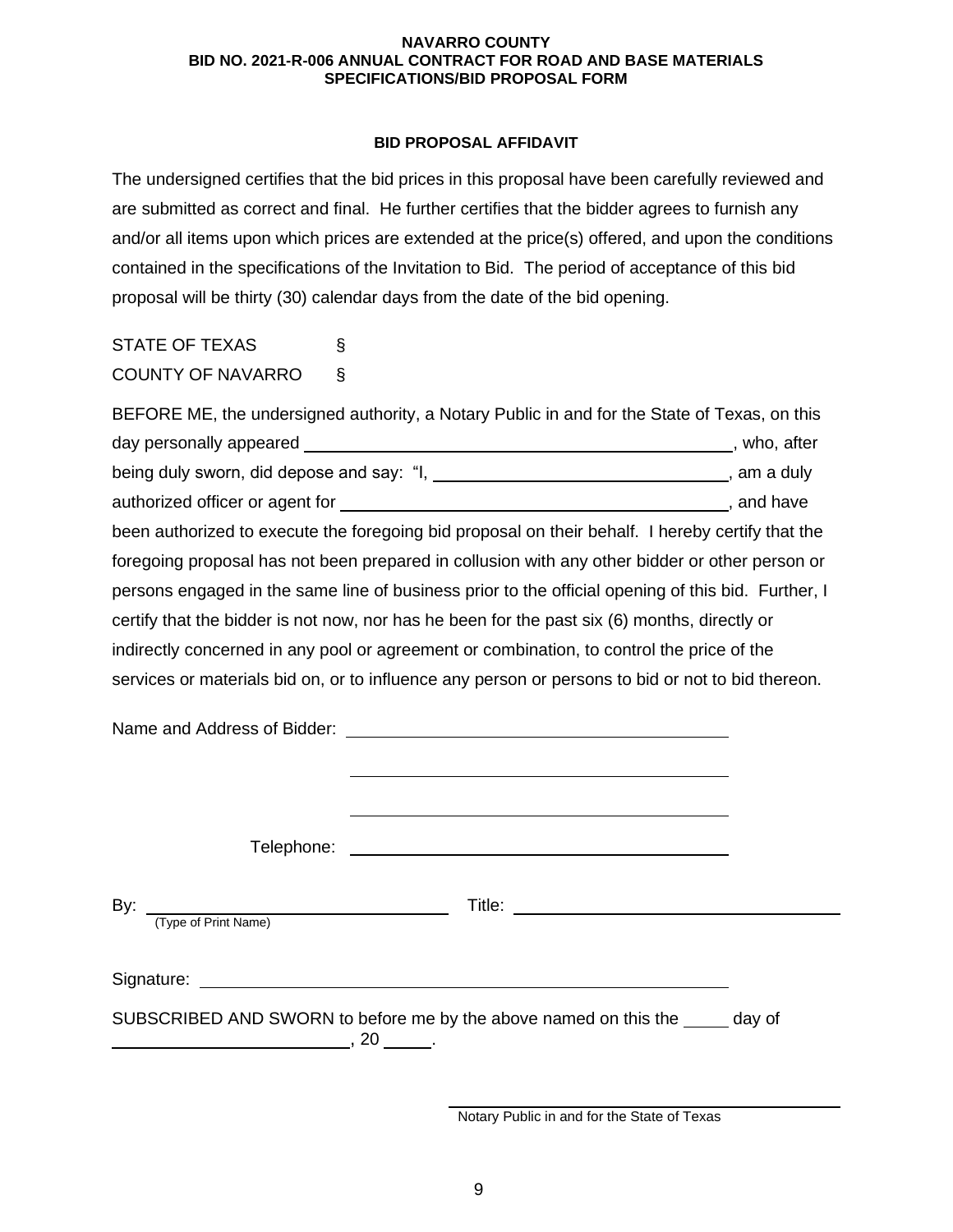| <b>COMPANY SUBMITTING BID</b>                                                                                                                                                                                                                                                                            | FEDERAL ID NUMBER     |
|----------------------------------------------------------------------------------------------------------------------------------------------------------------------------------------------------------------------------------------------------------------------------------------------------------|-----------------------|
| <b>ADDRESS</b>                                                                                                                                                                                                                                                                                           |                       |
| CITY, STATE, ZIP                                                                                                                                                                                                                                                                                         |                       |
| NAME AND TITLE OF INDIVIDUAL SUBMITTING BID                                                                                                                                                                                                                                                              |                       |
| TELEPHONE NO.<br>FAX NO.                                                                                                                                                                                                                                                                                 | E-MAIL                |
| SIGNATURE OF AUTHORIZED REPRESENTATIVE                                                                                                                                                                                                                                                                   | <b>DATE</b>           |
| The following products are included in this bid:                                                                                                                                                                                                                                                         |                       |
| <b>OIL BASE</b>                                                                                                                                                                                                                                                                                          |                       |
| Plant Mixed Asphalt - Hot Oil Sand:                                                                                                                                                                                                                                                                      |                       |
| Description of Product Being Bid Network and Secretary Annual Account of Product Being Bid                                                                                                                                                                                                               |                       |
|                                                                                                                                                                                                                                                                                                          |                       |
| Material only -                                                                                                                                                                                                                                                                                          | $\frac{1}{2}$ per ton |
| Applied to road in Pct 1 - \$                                                                                                                                                                                                                                                                            |                       |
| Applied to road in Pct 2 - \$ ___________________________ per ton                                                                                                                                                                                                                                        |                       |
| Applied to road in Pct 3 - \$ __________________________ per ton                                                                                                                                                                                                                                         |                       |
| Applied to road in Pct 4 - \$                                                                                                                                                                                                                                                                            |                       |
| Plant Mixed Asphalt - Hot Mix - Item 340 (State Specifications):<br>Description of Product Being Bid <b>Constantine Constantine Constantine Constantine Constantine Constantine Constantine Constantine Constantine Constantine Constantine Constantine Constantine Constantine Constantine Constant</b> |                       |
|                                                                                                                                                                                                                                                                                                          |                       |
| Material only -                                                                                                                                                                                                                                                                                          |                       |
| Applied to road in Pct 1 - \$ ___________________________ per ton                                                                                                                                                                                                                                        |                       |
| Applied to road in Pct 2 - \$                                                                                                                                                                                                                                                                            |                       |
| Applied to road in Pct 3 - \$                                                                                                                                                                                                                                                                            |                       |
| Applied to road in Pct 4 - \$ ___________________________ per ton                                                                                                                                                                                                                                        |                       |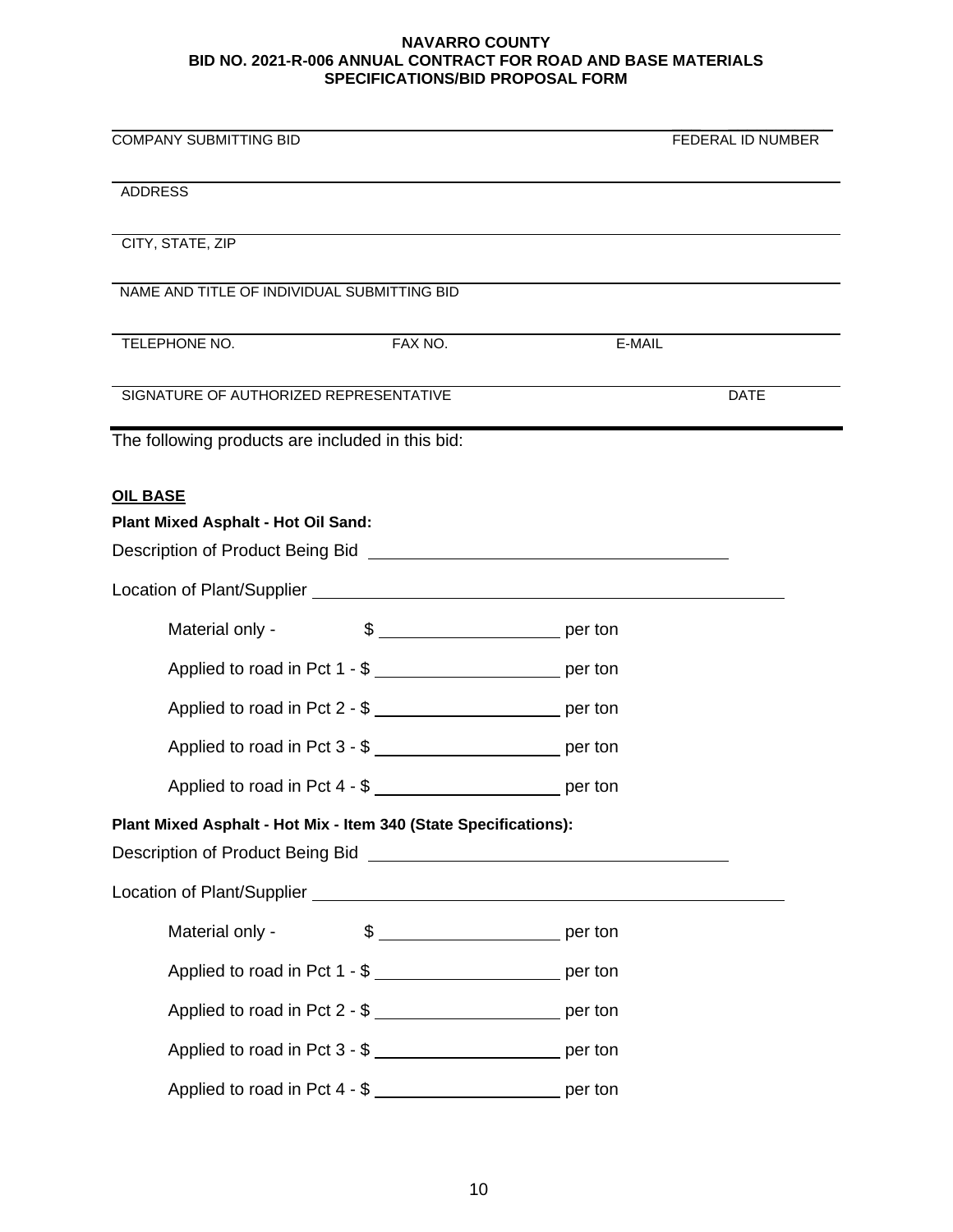| Plant Mixed Asphalt - Hot Mix - Cold Laid - Item 334 (State Specifications):<br>Description of Product Being Bid New York Changes and Theorem 2014                                                                                                                                |                       |  |  |
|-----------------------------------------------------------------------------------------------------------------------------------------------------------------------------------------------------------------------------------------------------------------------------------|-----------------------|--|--|
|                                                                                                                                                                                                                                                                                   |                       |  |  |
| Material only -                                                                                                                                                                                                                                                                   | $\frac{1}{2}$ per ton |  |  |
| Applied to road in Pct 1 - \$ ___________________________ per ton                                                                                                                                                                                                                 |                       |  |  |
| Applied to road in Pct 2 - \$ ___________________________ per ton                                                                                                                                                                                                                 |                       |  |  |
| Applied to road in Pct 3 - \$ __________________________ per ton                                                                                                                                                                                                                  |                       |  |  |
| Applied to road in Pct 4 - \$                                                                                                                                                                                                                                                     |                       |  |  |
| <b>Cationic Emulsion:</b><br>Description of Product Being Bid New York Control of Product Being Bid                                                                                                                                                                               |                       |  |  |
|                                                                                                                                                                                                                                                                                   |                       |  |  |
| Material only -                                                                                                                                                                                                                                                                   |                       |  |  |
| Applied to road in Pct 1 - \$                                                                                                                                                                                                                                                     |                       |  |  |
| Applied to road in Pct 2 - \$                                                                                                                                                                                                                                                     |                       |  |  |
| Applied to road in Pct 3 - \$ ________________________________ per ton                                                                                                                                                                                                            |                       |  |  |
|                                                                                                                                                                                                                                                                                   |                       |  |  |
| FLEXIBLE BASE - LIMESTONE - Item 246 (State Specifications)                                                                                                                                                                                                                       |                       |  |  |
| Flexible Base - Type A, Grade 1, Class 2:<br>Description of Product Being Bid <b>Constantine Constantine Constantine Constantine Constantine Constantine Constantine Constantine Constantine Constantine Constantine Constantine Constantine Constantine Constantine Constant</b> |                       |  |  |
|                                                                                                                                                                                                                                                                                   |                       |  |  |
| Material only -                                                                                                                                                                                                                                                                   |                       |  |  |
| Applied to road in Pct 1 - \$                                                                                                                                                                                                                                                     |                       |  |  |
| Applied to road in Pct 2 - \$ ___________________________ per ton                                                                                                                                                                                                                 |                       |  |  |
| Applied to road in Pct 3 - \$                                                                                                                                                                                                                                                     |                       |  |  |
| Applied to road in Pct 4 - \$ __________________________ per ton                                                                                                                                                                                                                  |                       |  |  |
|                                                                                                                                                                                                                                                                                   |                       |  |  |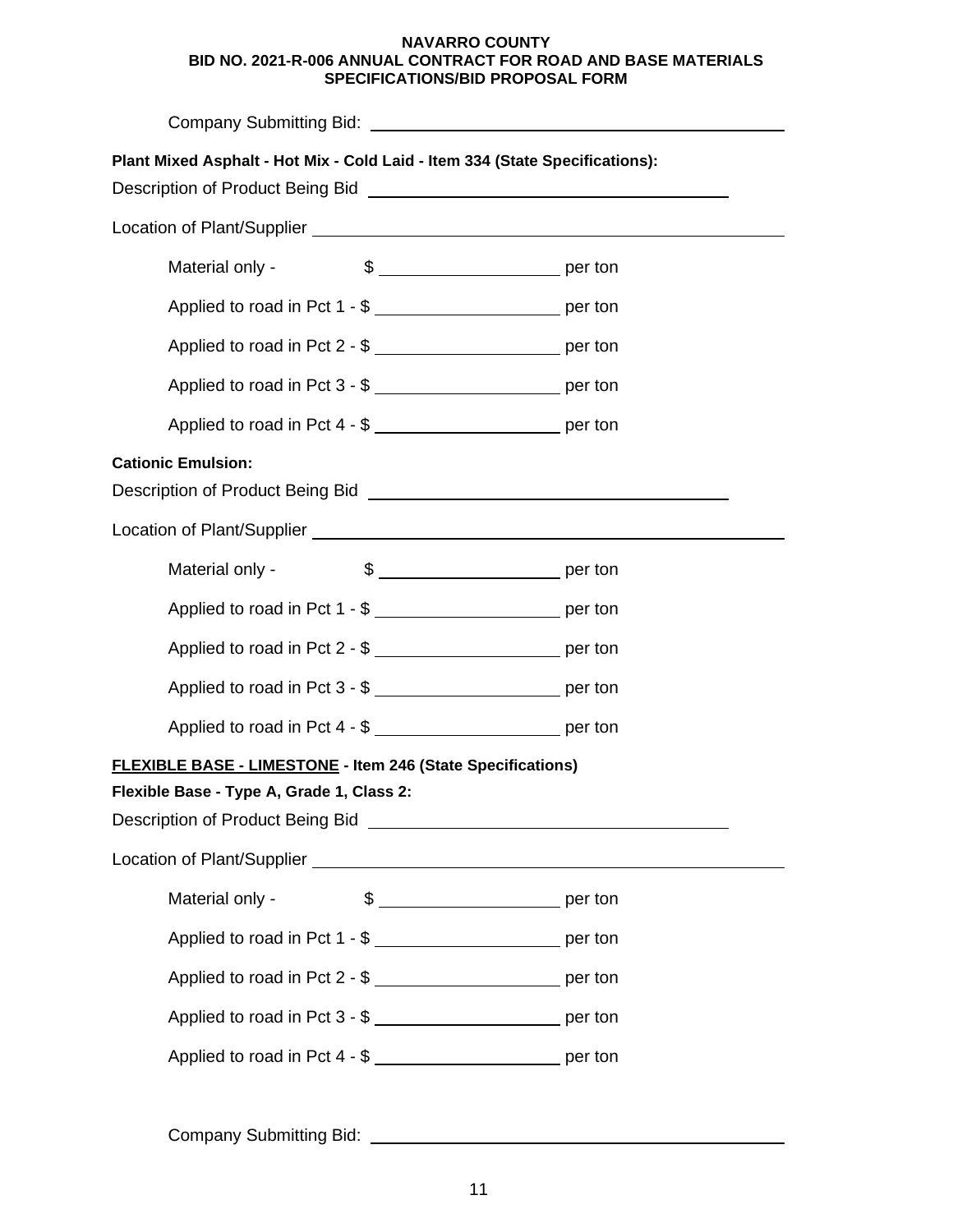| Flexible Base - Type A, Grade 2, Class 2:                                                                                                                                                                                            |                                                                    |  |
|--------------------------------------------------------------------------------------------------------------------------------------------------------------------------------------------------------------------------------------|--------------------------------------------------------------------|--|
| Description of Product Being Bid New York Control of Product Being Bid                                                                                                                                                               |                                                                    |  |
|                                                                                                                                                                                                                                      |                                                                    |  |
| Material only -                                                                                                                                                                                                                      | $\frac{1}{2}$ per ton                                              |  |
|                                                                                                                                                                                                                                      | Applied to road in Pct 1 - \$ __________________________ per ton   |  |
|                                                                                                                                                                                                                                      | Applied to road in Pct 2 - \$                                      |  |
|                                                                                                                                                                                                                                      | Applied to road in Pct 3 - \$ __________________________ per ton   |  |
|                                                                                                                                                                                                                                      | Applied to road in Pct 4 - \$ ___________________________ per ton  |  |
| <b>Waste - (Scrap Asphalt):</b>                                                                                                                                                                                                      |                                                                    |  |
| Description of Product Being Bid New York Changes and Changes and Changes and Changes and Changes and Changes and Changes and Changes and Changes and Changes and Changes and Changes and Changes and Changes and Changes and        |                                                                    |  |
| Location of Plant/Supplier Learner and Contract and Contract of Plant/Supplier                                                                                                                                                       |                                                                    |  |
| Material only -                                                                                                                                                                                                                      |                                                                    |  |
|                                                                                                                                                                                                                                      | Applied to road in Pct 1 - \$ __________________________ per ton   |  |
|                                                                                                                                                                                                                                      | Applied to road in Pct 2 - \$ ___________________________ per ton  |  |
|                                                                                                                                                                                                                                      | Applied to road in Pct 3 - \$ __________________________ per ton   |  |
|                                                                                                                                                                                                                                      | Applied to road in Pct 4 - \$ __________________________ per ton   |  |
| <b>ROCK - Item 302 (State Specifications)</b>                                                                                                                                                                                        |                                                                    |  |
| Type C - aggregate consisting of gravel, crushed slag or crushed stone.                                                                                                                                                              |                                                                    |  |
| Description of Product Being Bid <b>Constanting Constanting Constanting Constanting Constanting Constanting Constanting Constanting Constanting Constanting Constanting Constanting Constanting Constanting Constanting Constant</b> |                                                                    |  |
|                                                                                                                                                                                                                                      |                                                                    |  |
| Material only -                                                                                                                                                                                                                      |                                                                    |  |
|                                                                                                                                                                                                                                      | Applied to road in Pct 1 - \$ ____________________________ per ton |  |
|                                                                                                                                                                                                                                      | Applied to road in Pct 2 - \$ __________________________ per ton   |  |
|                                                                                                                                                                                                                                      | Applied to road in Pct 3 - \$ __________________________ per ton   |  |
|                                                                                                                                                                                                                                      | Applied to road in Pct 4 - \$ __________________________ per ton   |  |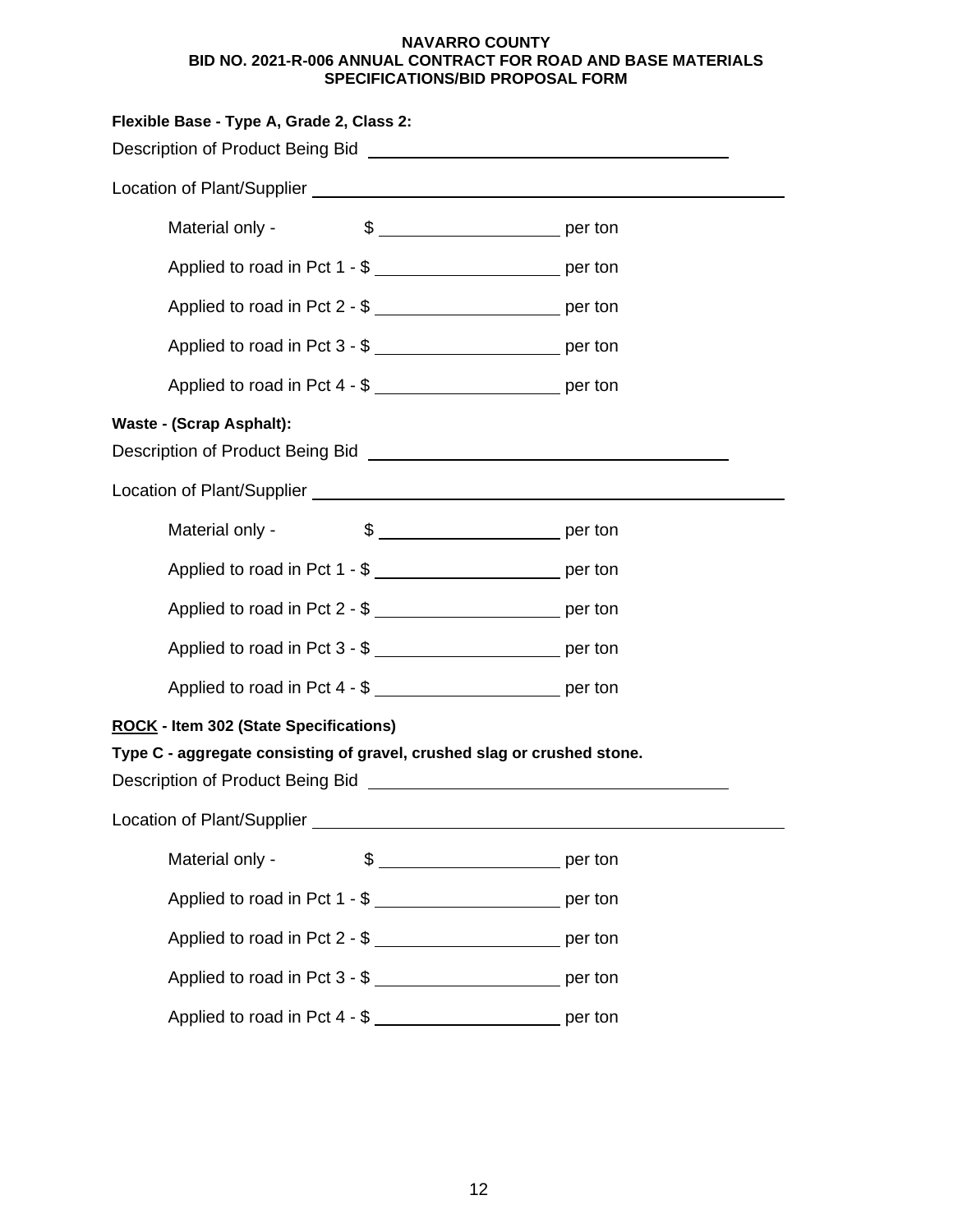| Type D - aggregate consisting of gravel, crushed slag or crushed stone:<br>Description of Product Being Bid Learner and Control and Control of Product Being Bid Learner and Control and |                       |
|------------------------------------------------------------------------------------------------------------------------------------------------------------------------------------------|-----------------------|
|                                                                                                                                                                                          |                       |
| Material only -                                                                                                                                                                          |                       |
| Applied to road in Pct 1 - \$ __________________________ per ton                                                                                                                         |                       |
| Applied to road in Pct 2 - \$ __________________________ per ton                                                                                                                         |                       |
| Applied to road in Pct 3 - \$ __________________________ per ton                                                                                                                         |                       |
| Applied to road in Pct 4 - \$ ___________________________ per ton                                                                                                                        |                       |
| <b>Grade 3 - Coverstone:</b>                                                                                                                                                             |                       |
|                                                                                                                                                                                          |                       |
| Material only -                                                                                                                                                                          | $\frac{1}{2}$ per ton |
| Applied to road in Pct 1 - \$ _____________________________ per ton                                                                                                                      |                       |
| Applied to road in Pct 2 - \$ _____________________________ per ton                                                                                                                      |                       |
| Applied to road in Pct 3 - \$                                                                                                                                                            |                       |
| Applied to road in Pct 4 - \$                                                                                                                                                            |                       |
| Pea Gravel:<br>Description of Product Being Bid                                                                                                                                          |                       |
|                                                                                                                                                                                          |                       |
| Material only -                                                                                                                                                                          |                       |
| Applied to road in Pct 1 - \$ ___________________________ per ton                                                                                                                        |                       |
| Applied to road in Pct 2 - \$ __________________________ per ton                                                                                                                         |                       |
| Applied to road in Pct 3 - \$ __________________________ per ton                                                                                                                         |                       |
| Applied to road in Pct 4 - \$ ____________________________ per ton                                                                                                                       |                       |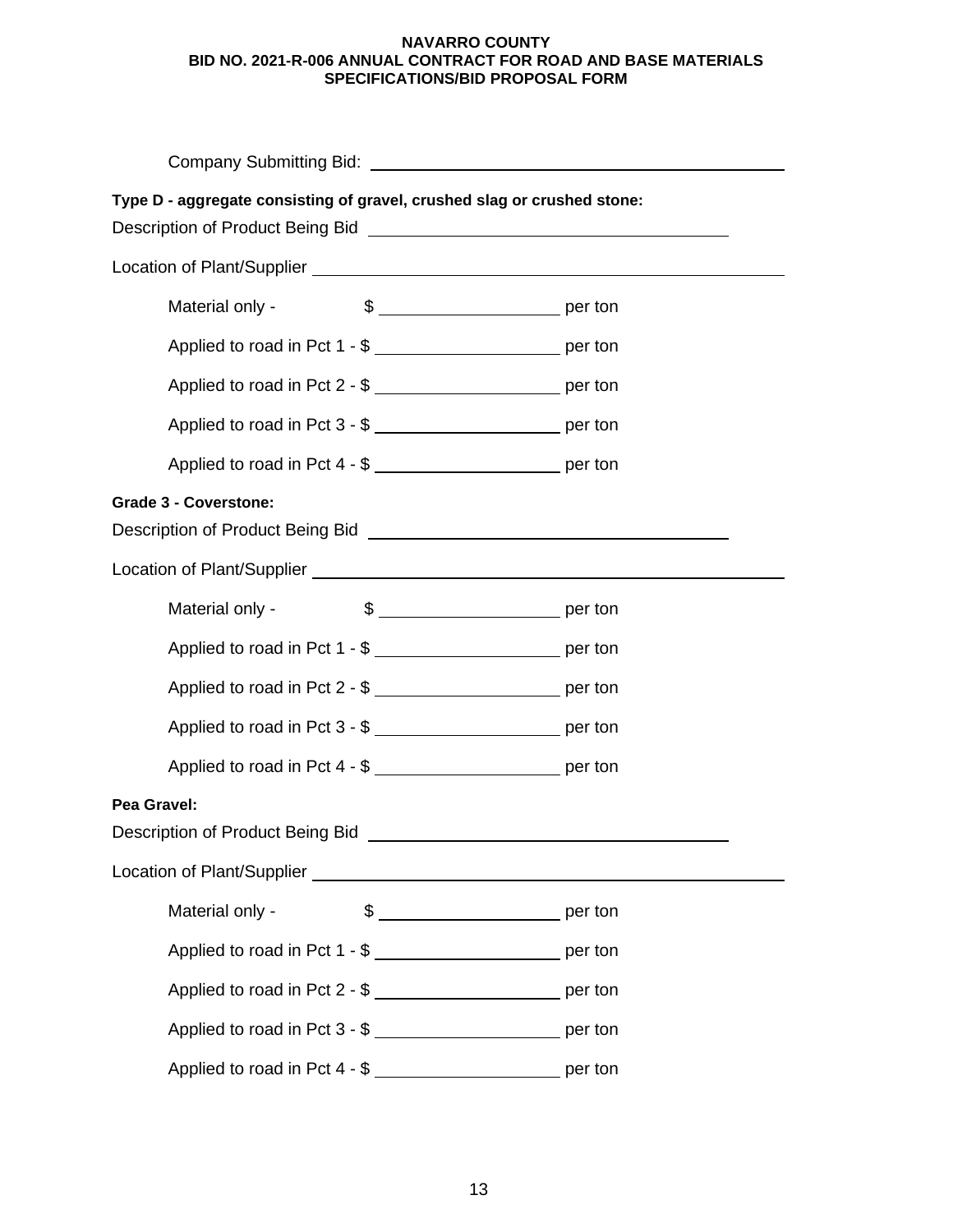| <b>Dirty Rock:</b>                                                                                            |                                                                                                                |  |  |  |
|---------------------------------------------------------------------------------------------------------------|----------------------------------------------------------------------------------------------------------------|--|--|--|
|                                                                                                               | Description of Product Being Bid [100] [2010] [2010] [2010] [2010] [2010] [2010] [2010] [2010] [2010] [2010] [ |  |  |  |
|                                                                                                               |                                                                                                                |  |  |  |
| Material only -                                                                                               |                                                                                                                |  |  |  |
| Applied to road in Pct 1 - \$                                                                                 |                                                                                                                |  |  |  |
| Applied to road in Pct 2 - \$ ___________________________ per ton                                             |                                                                                                                |  |  |  |
| Applied to road in Pct 3 - \$ __________________________ per ton                                              |                                                                                                                |  |  |  |
| Applied to road in Pct 4 - \$ ___________________________ per ton                                             |                                                                                                                |  |  |  |
| 3/8 Type D Lightweight Aggregate:<br>Description of Product Being Bid <b>Description of Product Being Bid</b> |                                                                                                                |  |  |  |
|                                                                                                               |                                                                                                                |  |  |  |
| Material only -                                                                                               |                                                                                                                |  |  |  |
| Applied to road in Pct 1 - \$                                                                                 |                                                                                                                |  |  |  |
| Applied to road in Pct 2 - \$                                                                                 |                                                                                                                |  |  |  |
| Applied to road in Pct 3 - \$ ___________________________ per ton                                             |                                                                                                                |  |  |  |
| Applied to road in Pct 4 - \$                                                                                 |                                                                                                                |  |  |  |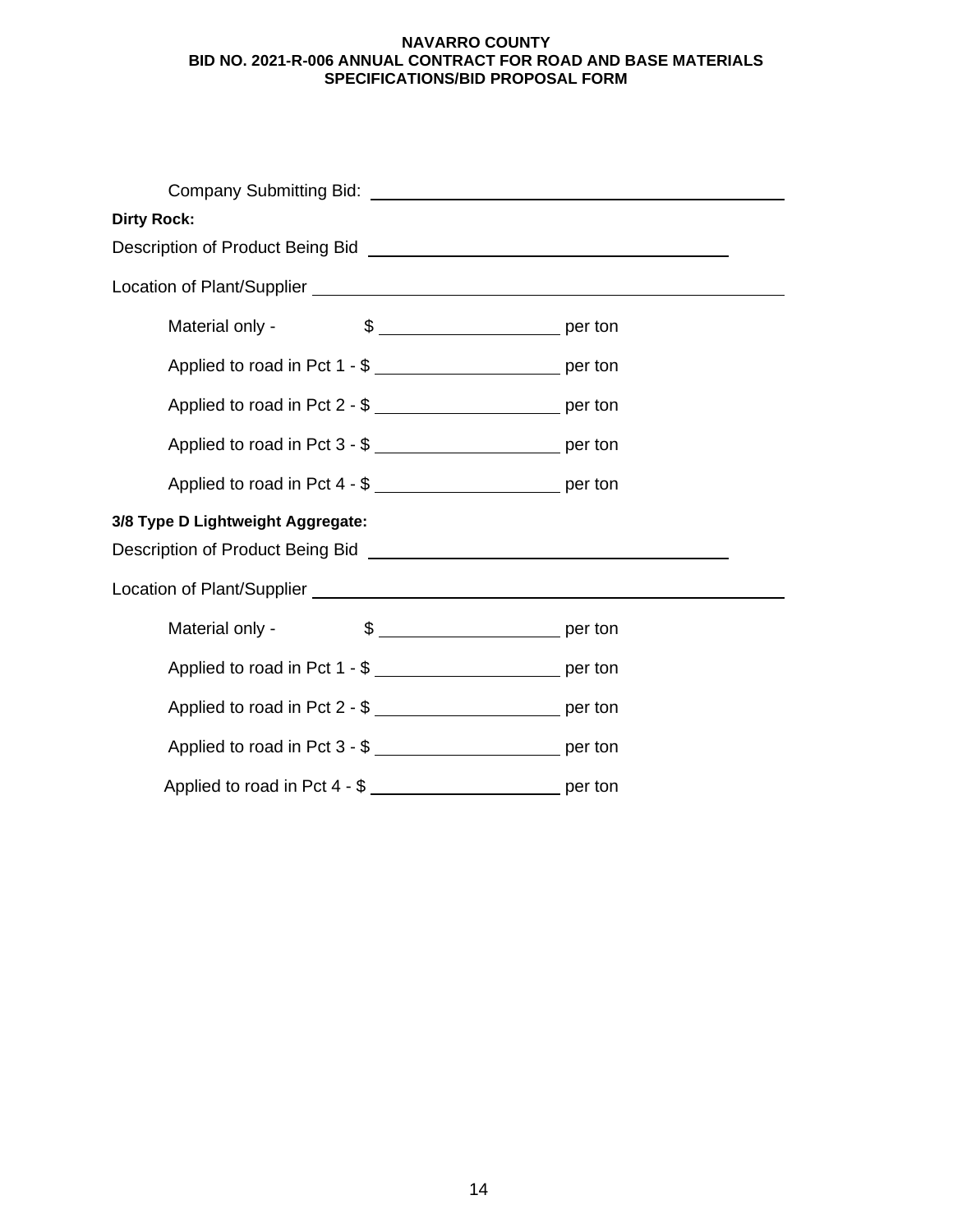Company Submitting Bid:

Please list any alternate materials which you could supply, unit and unit price that might be used by Navarro County.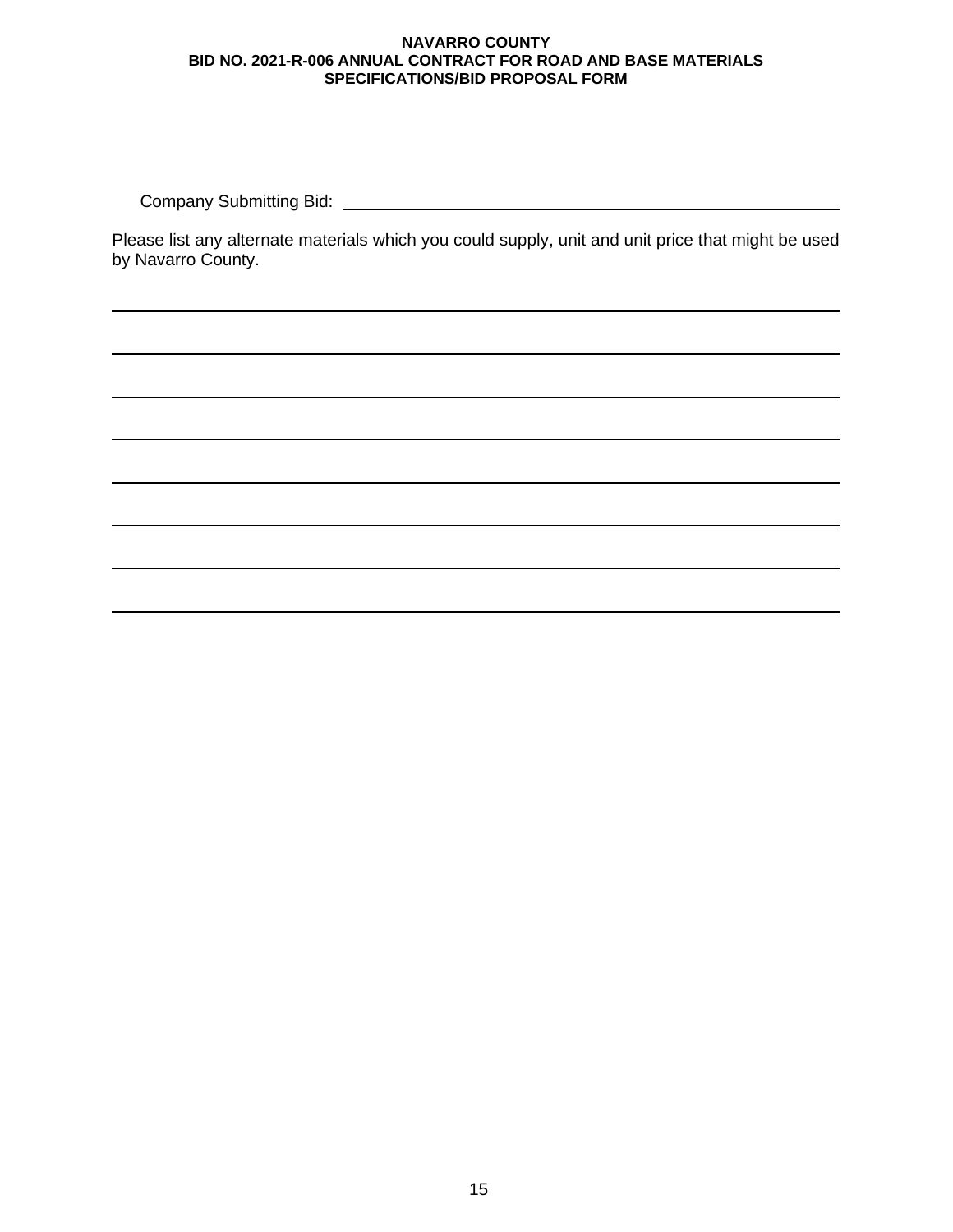## **VENDOR REFERENCES**

| Please list three (3) references of current customers who can verify the quality of service your<br>company provides. The County prefers customers of similar size and scope of work to this<br>proposal. This form must be returned with your proposal. |  |  |  |
|----------------------------------------------------------------------------------------------------------------------------------------------------------------------------------------------------------------------------------------------------------|--|--|--|
| <b>REFERENCE 1</b>                                                                                                                                                                                                                                       |  |  |  |
|                                                                                                                                                                                                                                                          |  |  |  |
| Address:                                                                                                                                                                                                                                                 |  |  |  |
|                                                                                                                                                                                                                                                          |  |  |  |
|                                                                                                                                                                                                                                                          |  |  |  |
| Contract Period: ______________________                                                                                                                                                                                                                  |  |  |  |
| <b>REFERENCE 2</b><br>Address:                                                                                                                                                                                                                           |  |  |  |
|                                                                                                                                                                                                                                                          |  |  |  |
| Contract Period: ______________________                                                                                                                                                                                                                  |  |  |  |
| <b>REFERENCE 3</b><br>Address:                                                                                                                                                                                                                           |  |  |  |

Contact Person/Title: Phone: \_\_\_\_\_\_\_\_\_\_\_\_\_\_ Fax: \_\_\_\_\_\_\_\_\_\_\_\_\_\_ e-mail: \_\_\_\_\_\_\_\_\_\_\_\_\_\_\_\_\_\_\_\_ Contract Period: \_\_\_\_\_\_\_\_\_\_\_\_\_\_\_\_\_\_\_ Scope of Work: \_\_\_\_\_\_\_\_\_\_\_\_\_\_\_\_\_\_\_\_\_\_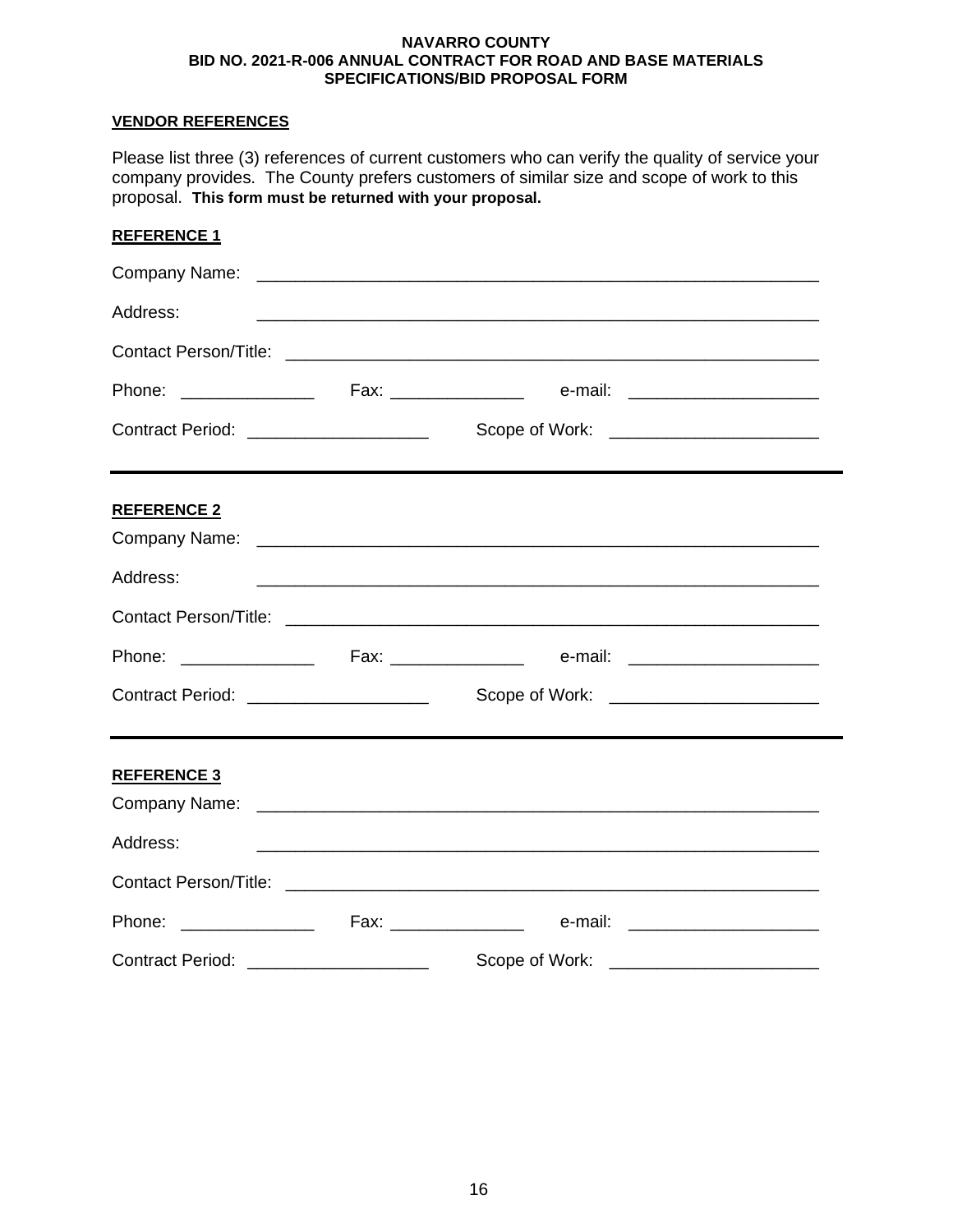| CONFLICT OF INTEREST QUESTIONNAIRE<br>For vendor or other person doing business with local governmental entity                                                                                                                                                                                                                                                                                                        | FORM CIQ        |  |  |
|-----------------------------------------------------------------------------------------------------------------------------------------------------------------------------------------------------------------------------------------------------------------------------------------------------------------------------------------------------------------------------------------------------------------------|-----------------|--|--|
| This questionnaire reflects changes made to the law by H.B. 1491, 80th Leg., Regular Session.                                                                                                                                                                                                                                                                                                                         | OFFICE USE ONLY |  |  |
| This questionnaire is being filed in accordance with Chapter 176, Local Government Code<br>by a person who has a business relationship as defined by Section 176.001(1-a) with a local<br>governmental entity and the person meets requirements under Section 176.006(a).                                                                                                                                             | Date Received   |  |  |
| By law this questionnaire must be filed with the records administrator of the local governmental<br>entity not later than the 7th business day after the date the person becomes aware of facts<br>that require the statement to be filed. See Section 176.006, Local Government Code.                                                                                                                                |                 |  |  |
| A person commits an offense if the person knowingly violates Section 176.006, Local<br>Government Code. An offense under this section is a Class C misdemeanor.                                                                                                                                                                                                                                                       |                 |  |  |
| Name of person who has a business relationship with local governmental entity.                                                                                                                                                                                                                                                                                                                                        |                 |  |  |
| $\mathbf{2}$<br>Check this box if you are filing an update to a previously filed questionnaire.                                                                                                                                                                                                                                                                                                                       |                 |  |  |
| (The law requires that you file an updated completed questionnaire with the appropriate filing authority not<br>later than the 7th business day after the date the originally filed questionnaire becomes incomplete or inaccurate.)                                                                                                                                                                                  |                 |  |  |
| 3<br>Name of local government officer with whom filer has employment or business relationship.                                                                                                                                                                                                                                                                                                                        |                 |  |  |
| Name of Officer                                                                                                                                                                                                                                                                                                                                                                                                       |                 |  |  |
| This section (item 3 including subparts A, B, C & D) must be completed for each officer with whom the filer has an<br>employment or other business relationship as defined by Section 176.001(1-a), Local Government Code. Attach additional<br>pages to this Form CIQ as necessary.<br>A. Is the local government officer named in this section receiving or likely to receive taxable income, other than investment |                 |  |  |
| income, from the filer of the questionnaire?<br>No<br>Yes                                                                                                                                                                                                                                                                                                                                                             |                 |  |  |
| B. Is the filer of the questionnaire receiving or likely to receive taxable income, other than investment income, from or at the<br>direction of the local government officer named in this section AND the taxable income is not received from the local<br>governmental entity?                                                                                                                                     |                 |  |  |
| No<br>Yes                                                                                                                                                                                                                                                                                                                                                                                                             |                 |  |  |
| C. Is the filer of this questionnaire employed by a corporation or other business entity with respect to which the local<br>government officer serves as an officer or director, or holds an ownership of 10 percent or more?                                                                                                                                                                                         |                 |  |  |
| No<br>Yes                                                                                                                                                                                                                                                                                                                                                                                                             |                 |  |  |
| D. Describe each employment or business relationship with the local government officer named in this section.                                                                                                                                                                                                                                                                                                         |                 |  |  |
| 4                                                                                                                                                                                                                                                                                                                                                                                                                     |                 |  |  |
| Signature of person doing business with the governmental entity                                                                                                                                                                                                                                                                                                                                                       | Date            |  |  |

Adopted 06/29/2007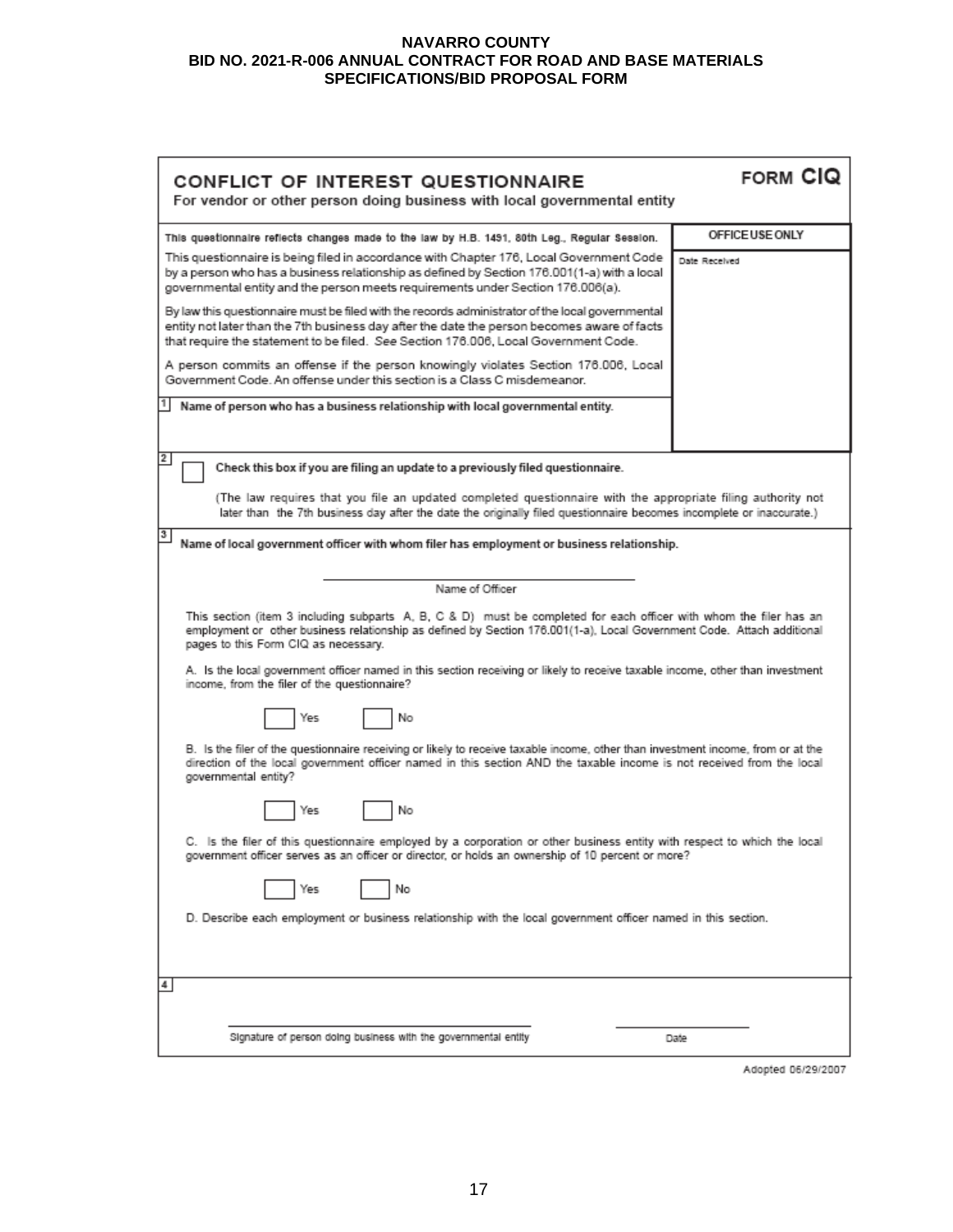## **Contract Checklist**

This project will be bid, let and constructed according to the International Building Code 2006 Standards and the Texas Department of Transportation 2004 Standard Specifications for Construction and Maintenance of Highways, Streets and Bridges.

Following are required Documents to be submitted with the Bid Form:

A Statement of Bidder's Qualifications must be completed and submitted with the Bid Form.



A Conflict of Interest Questionnaire must be completed and submitted with the Bid Form.

A list of references must be submitted with the form.

A Bid Proposal Affidavit must be submitted with the Bid Form.

If any statements were *not* checked please provide an explanation in the given area below.

\_\_\_\_\_\_\_\_\_\_\_\_\_\_\_\_\_\_\_\_\_\_\_\_\_\_\_\_\_\_\_\_\_\_\_\_\_\_\_\_\_\_\_\_\_\_\_\_\_\_\_\_\_\_\_\_\_\_\_\_\_\_\_\_ \_\_\_\_\_\_\_\_\_\_\_\_\_\_\_\_\_\_\_\_\_\_\_\_\_\_\_\_\_\_\_\_\_\_\_\_\_\_\_\_\_\_\_\_\_\_\_\_\_\_\_\_\_\_\_\_\_\_\_\_\_\_\_\_ \_\_\_\_\_\_\_\_\_\_\_\_\_\_\_\_\_\_\_\_\_\_\_\_\_\_\_\_\_\_\_\_\_\_\_\_\_\_\_\_\_\_\_\_\_\_\_\_\_\_\_\_\_\_\_\_\_\_\_\_\_\_\_\_ \_\_\_\_\_\_\_\_\_\_\_\_\_\_\_\_\_\_\_\_\_\_\_\_\_\_\_\_\_\_\_\_\_\_\_\_\_\_\_\_\_\_\_\_\_\_\_\_\_\_\_\_\_\_\_\_\_\_\_\_\_\_\_\_ \_\_\_\_\_\_\_\_\_\_\_\_\_\_\_\_\_\_\_\_\_\_\_\_\_\_\_\_\_\_\_\_\_\_\_\_\_\_\_\_\_\_\_\_\_\_\_\_\_\_\_\_\_\_\_\_\_\_\_\_\_\_\_\_ \_\_\_\_\_\_\_\_\_\_\_\_\_\_\_\_\_\_\_\_\_\_\_\_\_\_\_\_\_\_\_\_\_\_\_\_\_\_\_\_\_\_\_\_\_\_\_\_\_\_\_\_\_\_\_\_\_\_\_\_\_\_\_\_ \_\_\_\_\_\_\_\_\_\_\_\_\_\_\_\_\_\_\_\_\_\_\_\_\_\_\_\_\_\_\_\_\_\_\_\_\_\_\_\_\_\_\_\_\_\_\_\_\_\_\_\_\_\_\_\_\_\_\_\_\_\_\_\_ \_\_\_\_\_\_\_\_\_\_\_\_\_\_\_\_\_\_\_\_\_\_\_\_\_\_\_\_\_\_\_\_\_\_\_\_\_\_\_\_\_\_\_\_\_\_\_\_\_\_\_\_\_\_\_\_\_\_\_\_\_\_\_\_ \_\_\_\_\_\_\_\_\_\_\_\_\_\_\_\_\_\_\_\_\_\_\_\_\_\_\_\_\_\_\_\_\_\_\_\_\_\_\_\_\_\_\_\_\_\_\_\_\_\_\_\_\_\_\_\_\_\_\_\_\_\_\_\_

> \_\_\_\_\_\_\_\_\_\_\_\_\_\_\_\_\_\_\_\_\_\_\_\_\_ Contractor Signature Date